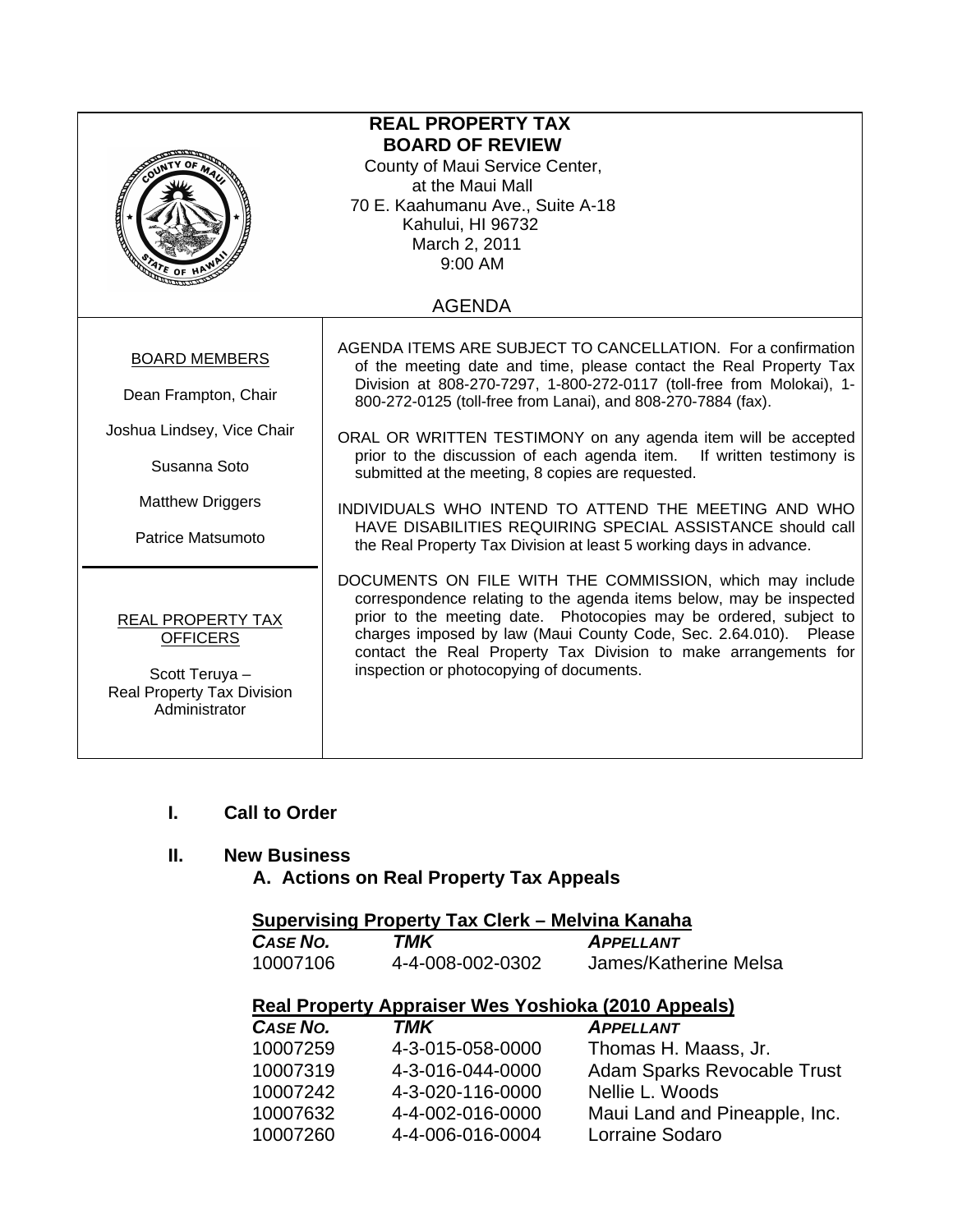## **Real Property Appraiser Wes Yoshioka (2010 Appeals, cont'd)**

| <b>CASE NO.</b> | <b>TMK</b>       | <b>APPELLANT</b>                  |
|-----------------|------------------|-----------------------------------|
| 10008988        | 4-4-006-016-0046 | Michael/Donna Vaughn Trust        |
| 10007526        | 4-4-006-034-0011 | Masters-80, LLC                   |
| 10007514        | 4-4-006-052-0022 | David/Laura Merage Family Trust   |
| 10007561        | 4-4-006-052-0024 | David/Laura Merage Family Trust   |
| 10007278        | 4-4-006-055-0033 | George/Cynthia Nelson             |
| 10007178        | 4-4-006-055-0034 | Barbara S. Wong                   |
| 10007281        | 4-4-006-055-0061 | José/Catherine Caubet             |
| 10007220        | 4-4-006-055-0068 | Timothy A. Jurek                  |
| 10007659        | 4-4-008-002-0032 | The Whaler TIO                    |
| 10007707        | 4-4-008-002-0132 | The Whaler TIO                    |
| 10007657        | 4-4-008-002-0141 | The Whaler TIO                    |
| 10007701        | 4-4-008-002-0163 | The Whaler TIO                    |
| 10007639        | 4-4-008-002-0328 | The Whaler TIO                    |
| 10007697        | 4-4-008-002-0350 | The Whaler TIO                    |
| 10007712        | 4-4-008-002-0358 | The Whaler TIO                    |
| 10007335        | 4-4-008-002-0177 | Barbara/George Ferrer, LLC        |
| 10007315        | 4-4-008-002-0178 | <b>Terrance/Nancy Bertoson</b>    |
| 10007105        | 4-4-008-002-0357 | <b>David Patrick Clark</b>        |
| 10007181        | 4-4-008-002-0026 | Joseph Cefalia, et al             |
| 10007172        | 4-4-008-022-0080 | <b>Siegfried Trust</b>            |
| 10007182        | 4-4-008-023-0019 | Asphalt Paving Co.                |
| 10009242        | 4-4-008-023-0029 | <b>Rick/Linda LaForet</b>         |
| 10007511        | 4-4-008-023-0054 | Thomas E. Perkins, et al          |
| 10007194        | 4-4-008-023-0058 | 686624 B.C., LTD                  |
| 10007282        | 4-4-008-023-0059 | <b>Uwe Schulz</b>                 |
| 10008745        | 4-4-008-023-0066 | <b>Merlick Family Trust</b>       |
| 10008427        | 4-4-008-023-0077 | Paul/Bethann Londynsky            |
| 10007422        | 4-4-008-023-0098 | <b>Scott Nicol</b>                |
| 10007275        | 4-4-008-023-0100 | Kjell M. Vanghagen                |
| 10007078        | 4-4-009-028-0000 | <b>Brian Newnan</b>               |
| 10007091        | 4-4-011-127-0000 | Jeffrey S. Berger Revocable Trust |
|                 |                  |                                   |

# **Real Property Appraiser Joy Makua (2009 Appeals)**

| CASE NO. | <b>TMK</b>       | <b>APPELLANT</b>                  |
|----------|------------------|-----------------------------------|
| 09004831 | 2-1-023-004-0001 | <b>Emmanuel Fernandez Ago</b>     |
| 09004754 | 2-1-023-004-0003 | <b>Mark Walter Lindsey</b>        |
| 09005866 | 2-1-023-004-0007 | Daniel R. Skidmore                |
| 09004841 | 2-1-023-004-0009 | <b>Benjamin-Nair Family Trust</b> |
| 09003376 | 2-1-023-004-0015 | Thomas K. Herget                  |
| 09004817 | 2-1-023-004-0017 | Kenneth Richard Millar, et al     |
| 09003298 | 2-1-023-004-0023 | Grupalo Grippi Associates, LLC    |
| 09003299 | 2-1-023-004-0031 | Teresa Schiappa                   |
| 09004212 | 2-1-023-004-0033 | Brad I. Vassar                    |
| 09003301 | 2-1-023-004-0035 | James Bruce Bayne                 |
| 09004994 | 2-1-023-004-0037 | Kenji Kawashima                   |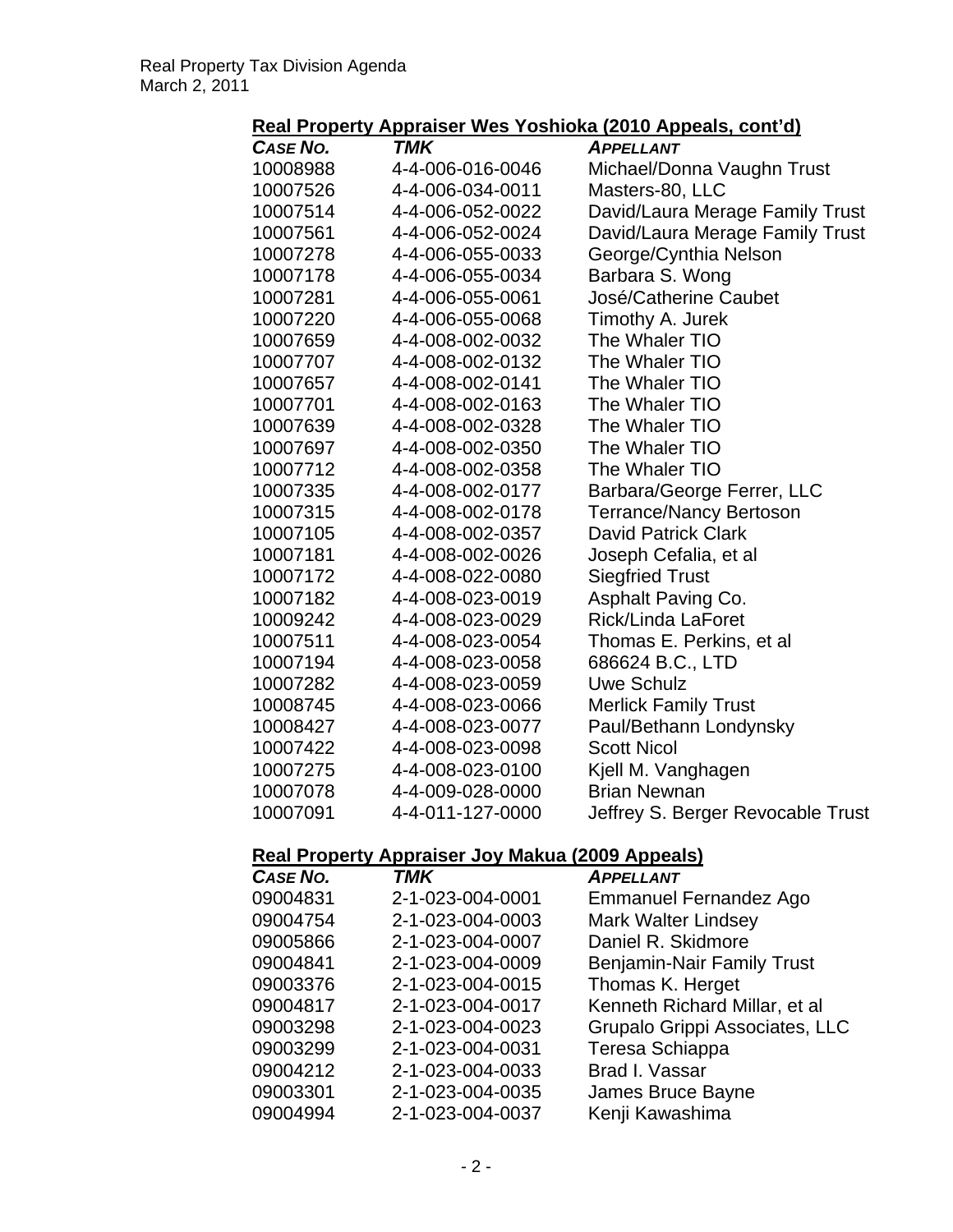#### **Real Property Appraiser Joy Makua (2009 Appeals, cont'd)**

| CASE NO. | TMK              | <b>APPELLANT</b>               |
|----------|------------------|--------------------------------|
| 09002996 | 2-1-023-004-0041 | Darlene King Trustee           |
| 09004823 | 2-1-023-004-0043 | <b>Dillingham Family Trust</b> |
| 09003223 | 2-1-023-004-0045 | Norman P. Blake, Jr.           |
| 09004783 | 2-1-023-004-0049 | <b>Richard Jon Barry</b>       |
| 09004853 | 2-1-023-004-0053 | Clyde D. Wagner                |
| 09004834 | 2-1-023-004-0059 | <b>Ray Family Trust</b>        |
| 09004805 | 2-1-023-004-0061 | <b>BK Werner Family Trust</b>  |
| 09004793 | 2-1-023-004-0065 | Cathryn R. Fortune Trust       |
| 09004777 | 2-1-023-004-0067 | <b>Taylor Trust</b>            |
| 09002712 | 2-1-023-004-0069 | Syzygy LP                      |
| 09002711 | 2-1-023-004-0075 | <b>Charles Donald Dempsey</b>  |
| 09003095 | 2-1-023-004-0079 | <b>Guy/Nancy Pinkerton</b>     |
| 09004770 | 2-1-023-004-0085 | <b>Gerald Monroe Debriae</b>   |
| 09003072 | 2-1-023-004-0087 | W. Alden/Beverly Harris        |
| 09004860 | 2-1-023-004-0095 | <b>Laband Family LLC</b>       |
| 09004870 | 2-1-023-004-0101 | <b>Robert Merrill Hamlin</b>   |
| 09004109 | 2-1-023-004-0103 | <b>Tandy Trower</b>            |
| 09002840 | 2-1-023-004-0105 | Ronald/Bonnie Kos              |
| 09003835 | 2-1-023-004-0107 | <b>Joan Foster Schmidt</b>     |
| 09004943 | 2-1-023-004-0109 | <b>Duran Family Trust</b>      |
| 09004193 | 2-1-023-004-0111 | Scott T. Burnham               |
| 09004947 | 2-1-023-004-0115 | Michael Jeffrey Riordan        |
| 09004863 | 2-1-023-004-0127 | Douglas Allen Hill             |

#### **Real Property Appraiser Kyle Shimizu (2010 Appeals)**

| <b>CASE NO.</b> | TMK              | <b>APPELLANT</b>         |
|-----------------|------------------|--------------------------|
| 10007671        | 4-3-003-1080075  | <b>Gerald/Mary Yacks</b> |
| 10007231        | 4-3-003-123-0033 | Kennon Tubbs             |
| 10007585        | 4-3-010-011-0028 | Manoah/Linda Robison     |

#### **Real Property Appraiser Grant Nakama (2010 Appeals)**

*CASE NO. TMK APPELLANT* Consolidated Maui, Inc. Maui Beach Resort TMK's 3-9-001-043-0004, et al Consolidated Mau,i Inc. Maui Banyan TMK 3-9-004-005-0008, et al

**Real Property Appraiser Kari Stockwell (2010 Appeal)** *CASE NO. TMK APPELLANT* Consolidated Maui, Inc. Kahana Beach Resort TMK's 4-3-001-001-0001, et al

#### **Real Property Appraiser Scott Wells (2010 Appeals) TMK** APPELLANT Consolidated Maui, Inc. Hono Koa

TMK's 4-3-006-014-0005, et al